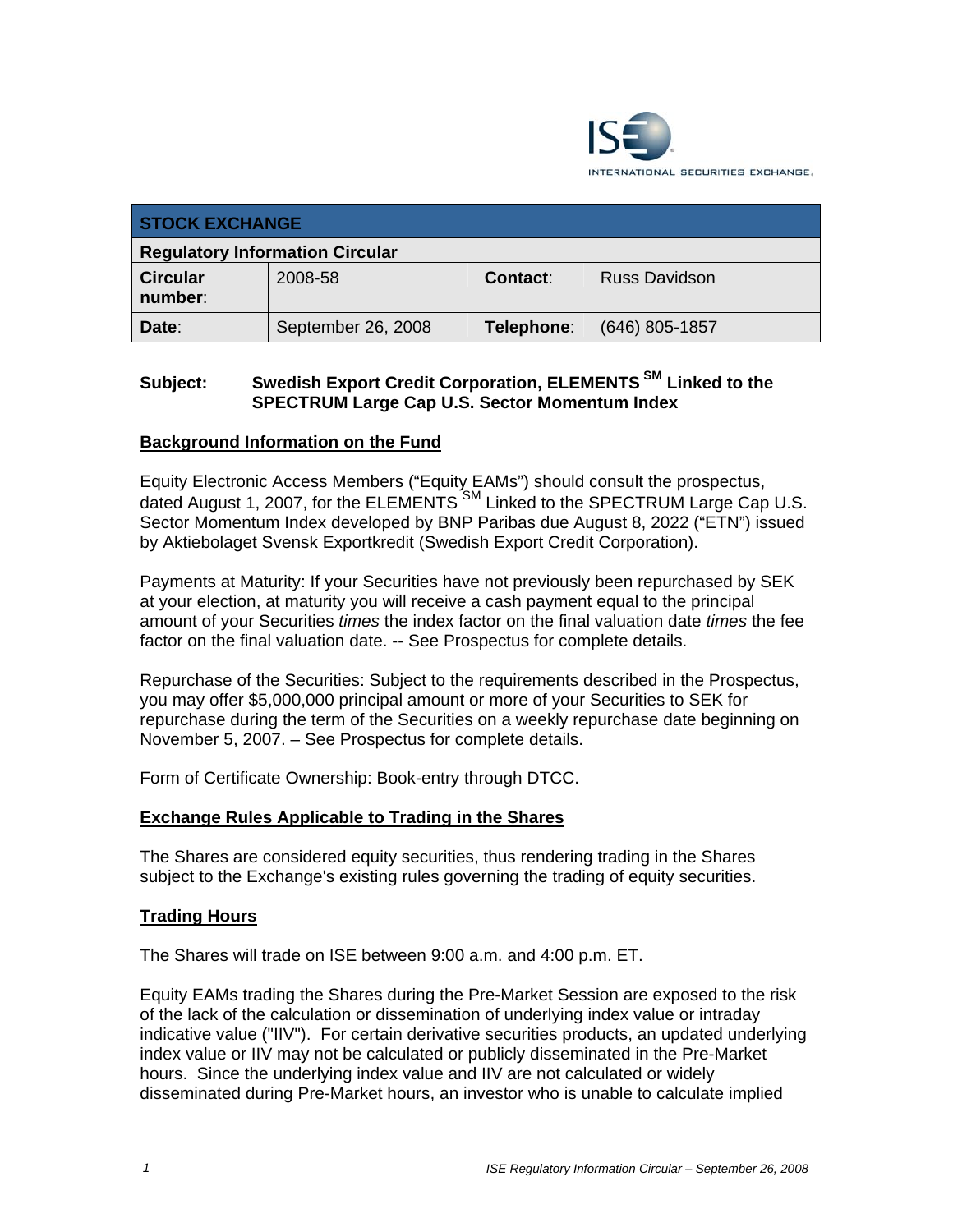values for certain derivative securities products during Pre-Market hours may be at a disadvantage to market professionals.

## **Trading Halts**

ISE will halt trading in the Shares of a Trust in accordance with ISE Rule 2101(a)(2)(iii). The grounds for a halt under this Rule include a halt by the primary market because it stops trading the Shares and/or a halt because dissemination of the IIV or applicable currency spot price has ceased, or a halt for other regulatory reasons. In addition, ISE will stop trading the Shares of a Trust if the primary market de-lists the Shares.

## **Delivery of a Prospectus**

Pursuant to federal securities laws, investors purchasing Shares must receive a prospectus prior to or concurrently with the confirmation of a transaction. Investors purchasing Shares directly from the Fund (by delivery of the Deposit Amount) must also receive a prospectus.

Prospectuses may be obtained through the Distributor or on the Fund's website. The Prospectus does not contain all of the information set forth in the registration statement (including the exhibits to the registration statement), parts of which have been omitted in accordance with the rules and regulations of the SEC. For further information about the Fund, please refer to the Trust's registration statement.

## **No-Action Relief Under Federal Securities Regulations**

The SEC has issued no-action relief from certain provisions of and rules under the Securities Exchange Act of 1934, as amended (the "Exchange Act"), regarding trading in other Barclays iPath securities with structures similar to that of the Notes. See letter dated July 27, 2006, from James A. Brigagliano, Acting Associate Director, Office of Trading Practices and Processing, Division of Market Regulation, to George H. White (the "Letter"). As what follows is only a summary of the relief outlined in the Letter, the Exchange also advises interested members to consult the Letter, for more complete information regarding the matters covered therein.

## **Regulation M Exemptions**

Generally, Rules 101 and 102 of Regulation M is an anti-manipulation regulation that, subject to certain exemptions, prohibits a "distribution participant" and the issuer or selling security holder, in connection with a distribution of securities, from bidding for, purchasing, or attempting to induce any person to bid for or purchase, any security which is the subject of a distribution until after the applicable restricted period, except as specifically permitted in Regulation M. The provisions of the Rules apply to underwriters, prospective underwriters, brokers, dealers, and other persons who have agreed to participate or are participating in a distribution of securities, and affiliated purchasers of such persons.

The Letter states that the SEC Division of Market Regulation will not recommend enforcement action under Rule 101 of Regulation M against persons who may be deemed to be participating in a distribution of the notes to bid for or purchase the notes during their participation in such distribution.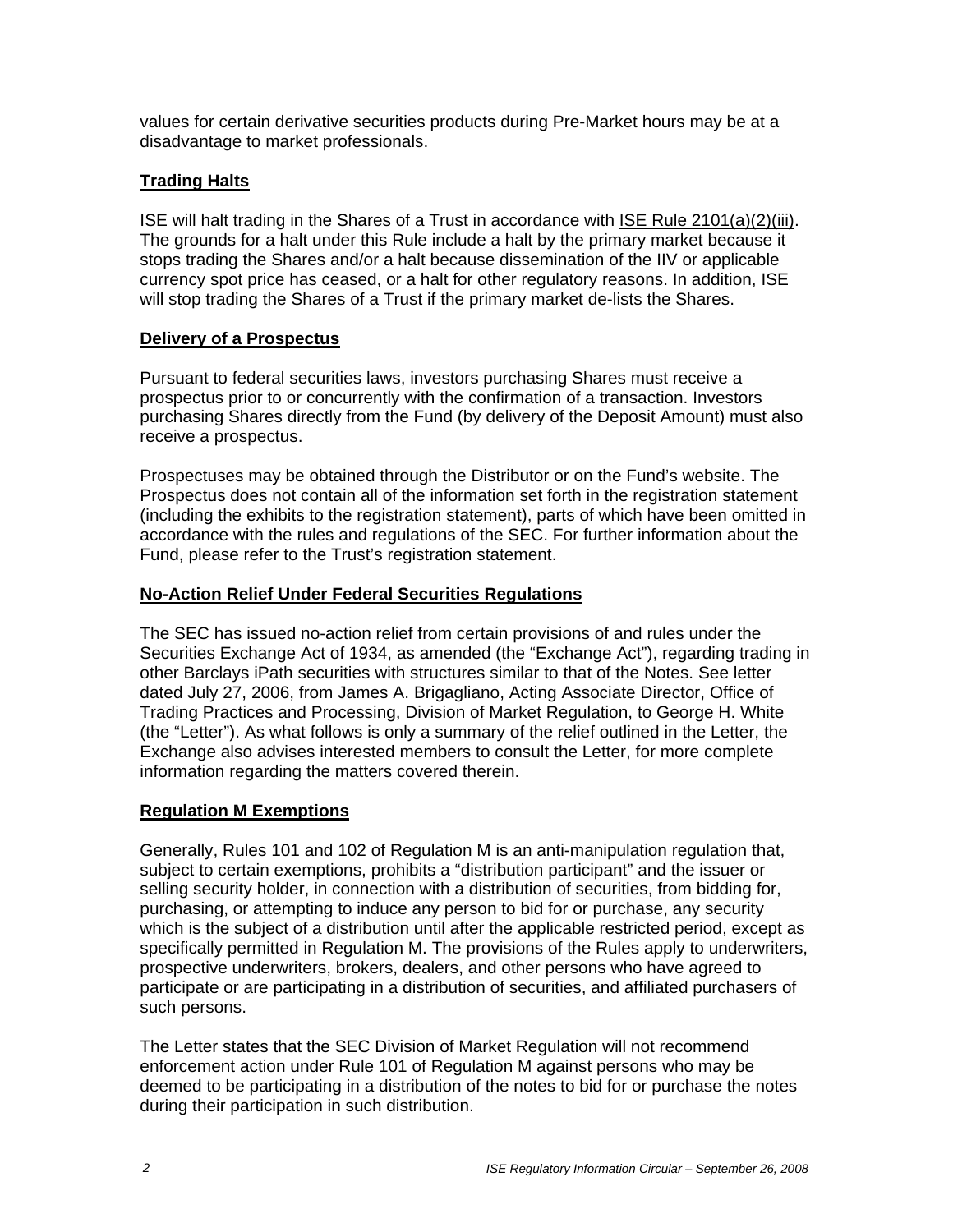Rule 102 of Regulation M prohibits issuers, selling security holders, or any affiliated purchaser of such person from bidding for, purchasing, or attempting to induce any person to bid for or purchase a covered security during the applicable restricted period in connection with a distribution of securities affected by or on behalf of an issuer or selling security holder. Rule 100 of Regulation M defines "distribution" to mean any offering of securities that is distinguished from ordinary trading transactions by the magnitude of the offering and the presence of special selling efforts and selling methods.

The Letter states that the SEC Division of Market Regulation will not recommend enforcement action under Rule 102 of Regulation M against Barclays and its affiliated purchasers who bid for or purchase or redeem notes during the continuous offering of the notes.

#### **Section 11(d)(1) of the Exchange Act; Exchange Act Rule 11d1-2**

Section 11(d)(1) of the Exchange Act generally prohibits a person who is both a broker and a dealer from effecting any transaction in which the broker-dealer extends credit to a customer on any security which was part of a new issue in the distribution of which he or she participated as a member of a selling syndicate or group within thirty days prior to such transaction.

The Letter states that the SEC Division of Market Regulation will not recommend enforcement action under Section 11(d)(1) of the Exchange Act against broker-dealers who treat the notes, for purposes of Rule 11d1-2, as "securities issued by a registered … open-end investment company as defined in the Investment Company Act" and thereby, extend credit or maintain or arrange for the extension or maintenance of credit on the notes that have been owned by the persons to whom credit is provided for more than 30 days, in reliance on the exemption contained in the rule.

**This Regulatory Information Bulletin is not a statutory Prospectus. Equity EAMs should consult the Trust's Registration Statement, SAI, Prospectus and the Fund's website for relevant information.**